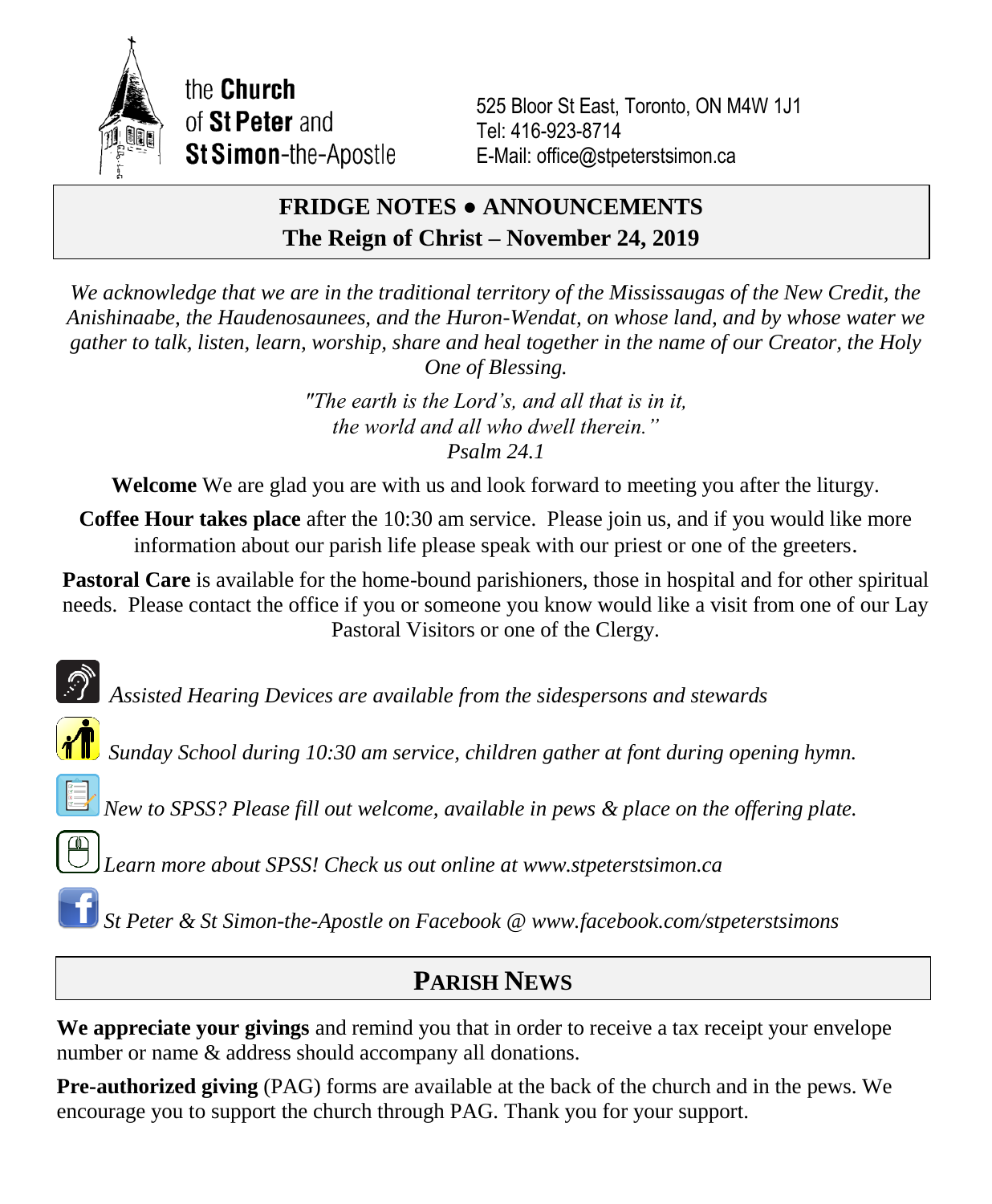# **PARISH NEWS CONTINUED…**

**Reminder please do** not leave your personal belongings unattended, keep them with you at all times.

**Envelope Numbers** Please assist our Counting Team by recording your envelope number on all contributions. Thank-you.

**Parish Records** Please help us to keep our Parish Records up to date by ensuring that the office has your current information (e-mail, address, phone number) on file. Thank-you

**Fridge Notes** Please note that when placing an announcement in Fridge Notes, the weekly cut-off time is Wednesday at noon. Thank-you.

## **CHRISTMAS MARKET**

Please join us! Bring your friends! Twelve vendors are offering unique gifts at affordable prices, plus, our own baking, jams, jellies and crafts. There will be a children's corner, a café along with Christmas music to get us in the spirit! The Raffle will be held at 2:00 pm; purchase your tickets soon for the many wonderful prizes.

**We are looking for baked goods** especially cookies and squares for the sale, if you are able to contribute baked goods, please contact Fran or Betty. Please deliver the baking to the church on Friday, November 29<sup>th</sup> or before 10:00 am on Saturday, November 30th.

**Sandwiches for our Christmas Market November 30<sup>th</sup> The following people have volunteered to** make sandwiches to sell at the market: Carl, Ian, Alan, Yvonne, Spencer, Larry, May, Alison, Mary, Margie, Colin, Sheila, and Robin. If your name isn't on the list and you are willing to make a loaf of sandwiches or if you have any questions, please speak with Laurie Sanderson. It is important that the sandwiches be at the church before or by 10:00 am on the morning of November  $30<sup>th</sup>$ . Laurie is also looking for people to help serve the lunch, if you are able to assist, please contact Laurie Sanderson. The coffee will need to be started by 8:30 AM and the food will be served until the close of the market. Please help with this initiative.

## **ANNUAL WINTER SURVIVAL KIT DRIVE – VOLUNTEERS REQUIRED TODAY**

**Help us help our most vulnerable neighbours.** Each year we put together kits of essentials to survive the winter for those who are street involved in our neighbourhood. This year we are asking for: Lip Balm, Travel size hand/body lotion, Deodorant, Face/hand wipes, Toothpaste and brush, Men's socks (new), Adult mittens/gloves, Adult winter hat, Hand/foot warmers.

Our goal is to create 50 kits with these items. We will collect items in the bin at the back of the church until Sunday, November  $24<sup>th</sup>$  and will require 4-6 volunteers on that date to help make up the kits. Distribution will be in Allan Gardens after the 10:30 service on Sunday, December 1. For more information, email **SPSSOppComm@gmail.com** or speak with Brooke Sales-Lee.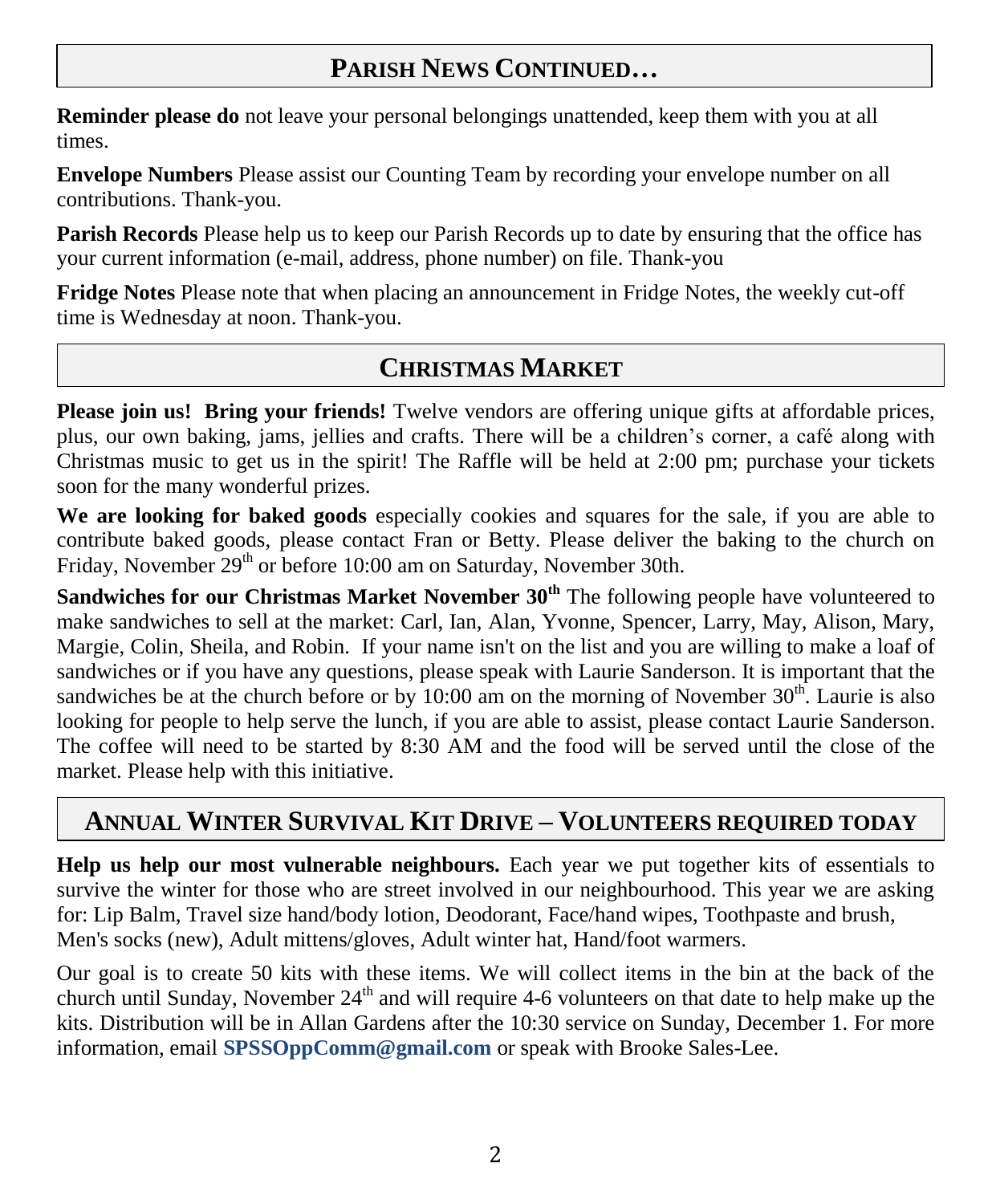### **ST. SIMON'S SHELTER - BACKPACKS**

Once again the shelter is preparing backpacks for shelter residents. If you wish to purchase one, or more, they are \$25 each. You can donate through the church and Paul Faulkner will forward your request(s) to the shelter." Please speak with Paul Faulkner if further information is required.

### **LOOKING AHEAD**

**Saturday, November 30, 2019** 10:00 am – 4:00 pm - SPSS Christmas Market **Sunday, December 1, 2019 – Advent 1** 4:00 pm – Advent Lessons and Carols **Sunday, December 15 – Advent 3** 4:00 pm – Kids' Musical: *Once Upon a Starry Midnight* **Sunday, December 22 – Advent 4** 4:00 pm Lessons & Carols for Christmas

## **JOIN US FOR WORSHIP**

**Sunday 8:30 am** – Holy Eucharist **10:30 am** – Choral Service 1st Sunday – Choral Eucharist (Traditional),  $2<sup>nd</sup>$  Sunday – Choral Matins, **3 rd Sunday** – Choral Eucharist (Traditional), **4 th Sunday** – Choral Eucharist (Contemporary) **5 th Sunday and Evensong** – As Announced **Wednesdays 11:00 am –** Holy Eucharist with Anointing **Last Tuesday of the Month** – Candlelight Evening Prayer

## **PRAYERS**

**In our prayers for the week Sunday, November 24th, we remember**:

**Anglican Communion**: the Falkland Islands (Extra-Provincial to Canterbury).

**Diocese**: Bishop Andrew Asbil, Area Bishop - Kevin Robertson and Toronto East Deanery.

**Outreach and Advocacy**: Trinity East (Little Trinity), Toronto; Trinity-St Paul, Port Credit; Trinity, Streetsville.

**Our Parish**: Desmay Wilkins Smith, Mealica Smith, Sheila Smith, Carl W. Smith.

**Home-bound**: Myron Armstrong/Gail Birnie/Nancy Byers/Cintra Cassidy/Glenna Charles/Ann Duff/Charlotte Graham/Lawrine Griffith/ Helen Inglis/ Marie Lewis/Joseph McIninch/George Petricko/Lissett Powell/Lucy Simons/Lois Totton/Lila Vamosi/Pam Young.